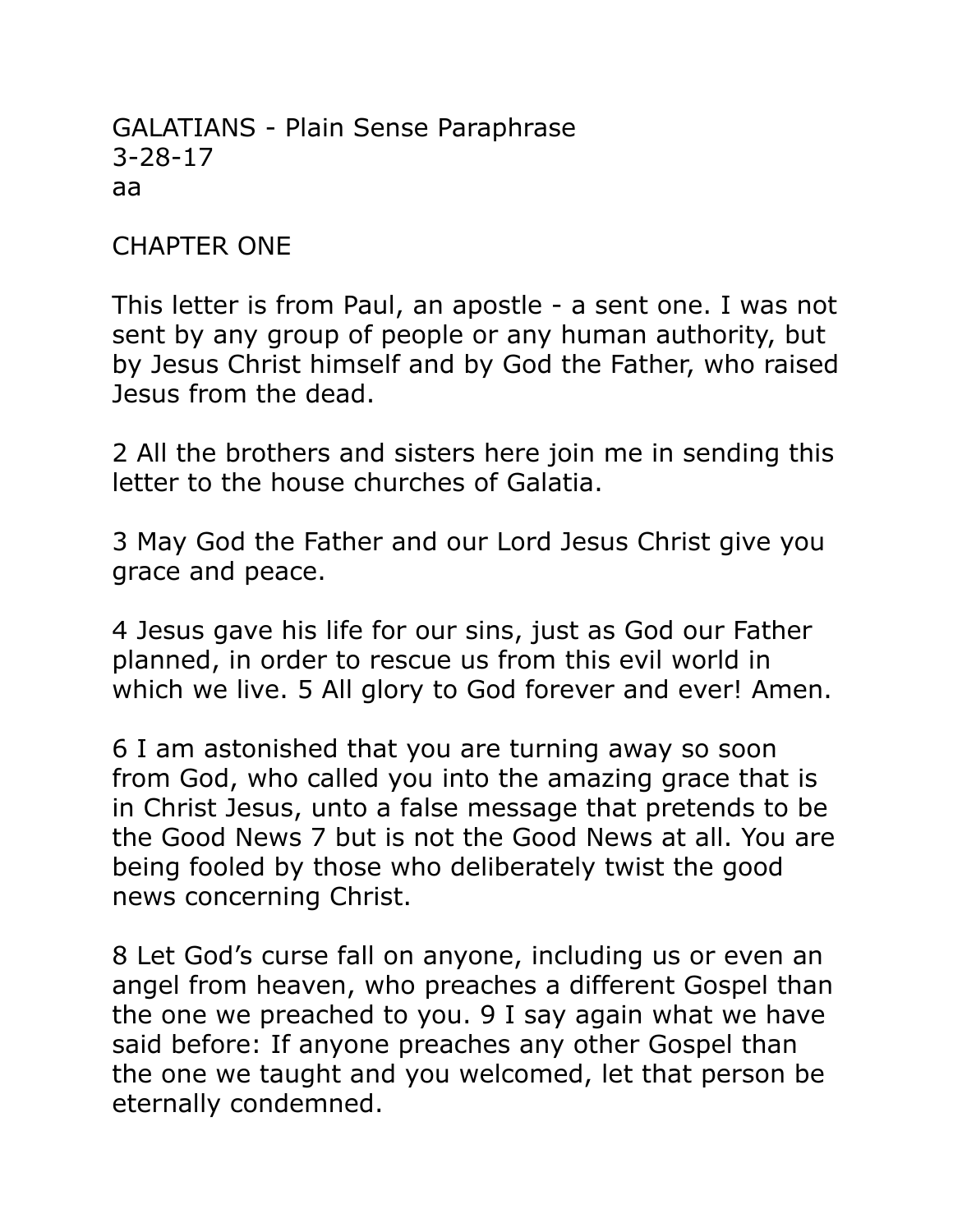10 Is my objective to please people by what I teach, or to please God? I cannot be the servant of the Lord if my aim is to please people.

11 Dear brothers and sisters, I guarantee that the gospel message I proclaim is not based on mere human reasoning. 12 I received my message from no human source, and no one taught me. Instead, I received it by direct revelation from Jesus Christ.

13 You know what I was like when I followed the Jewish religion—how I violently persecuted God's church. I did my best to destroy it. 14 I was far ahead of my fellow Jews in my zeal for the traditions of my ancestors.

15 But even before I was born, God chose me and called me by his marvelous grace. Then it pleased him 16 to reveal his Son to me so that I would proclaim the Good News about Jesus to the Gentiles.

When this happened, I did not rush out to consult with anybody. 17 Nor did I go up to Jerusalem to consult with those who were apostles before I was. Instead, I went away into Arabia, and later I returned to the city of Damascus.

18 Then three years later I went to Jerusalem to get to know Peter, and I stayed with him for fifteen days. 19 The only other apostle I met at that time was James, the Lord's brother. 20 I declare before God that what I am writing to you is not a lie.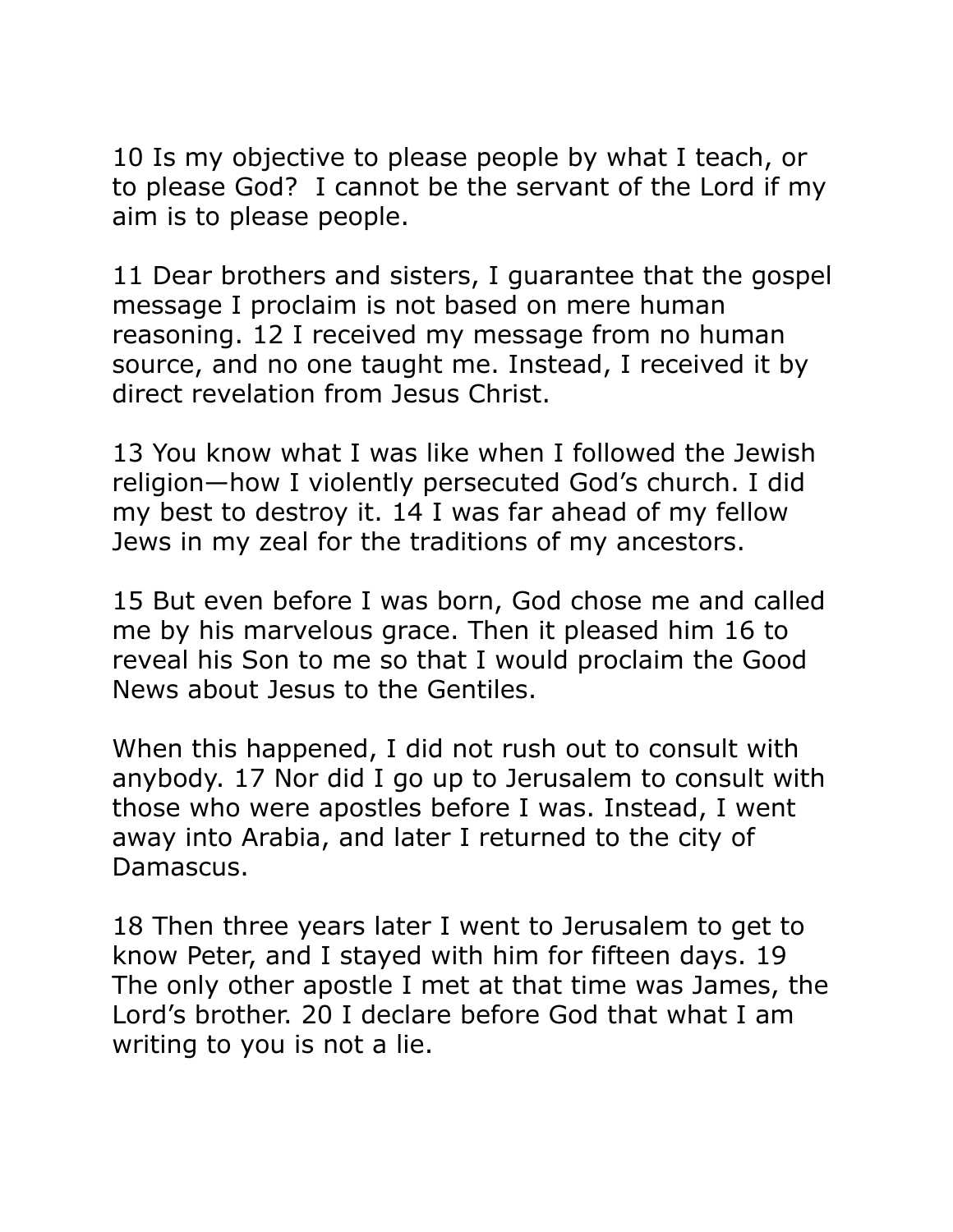21 After that visit I went north into the provinces of Syria and Cilicia. 22 And still the Christian house churches in Judea didn't know me personally. 23 All they knew was that people were saying, "The one who used to persecute us is now preaching the very faith he tried to destroy!" 24 And this news of my conversion caused them to praise the Lord.

# GALATIANS 2

Then fourteen years later, I went back to Jerusalem again, this time with Barnabas; and Titus came along, too. 2 I went there because God revealed to me that I should go. While I was there I met privately with those considered to be leaders of the church, and shared with them the message I had been preaching to the Gentiles. I wanted to make sure that we were in agreement, for fear that all my missionary efforts had been, or would be, wasted. 3 And they supported me and did not even demand that my companion Titus be circumcised, though he was a Gentile.

4 Even that question came up only because of some socalled believers there—false ones, really—who were secretly brought in. They sneaked in to spy on us and take away the freedom from following the Mosaic Law we have in Christ Jesus. They wanted to enslave us and force us to follow their Jewish regulations. 5 But we refused to give in to them for a single moment. We wanted to preserve the true gospel message of grace for you and all others who would hear it.

6 And the leaders of the church had nothing to add to what I was preaching. (By the way, their reputation as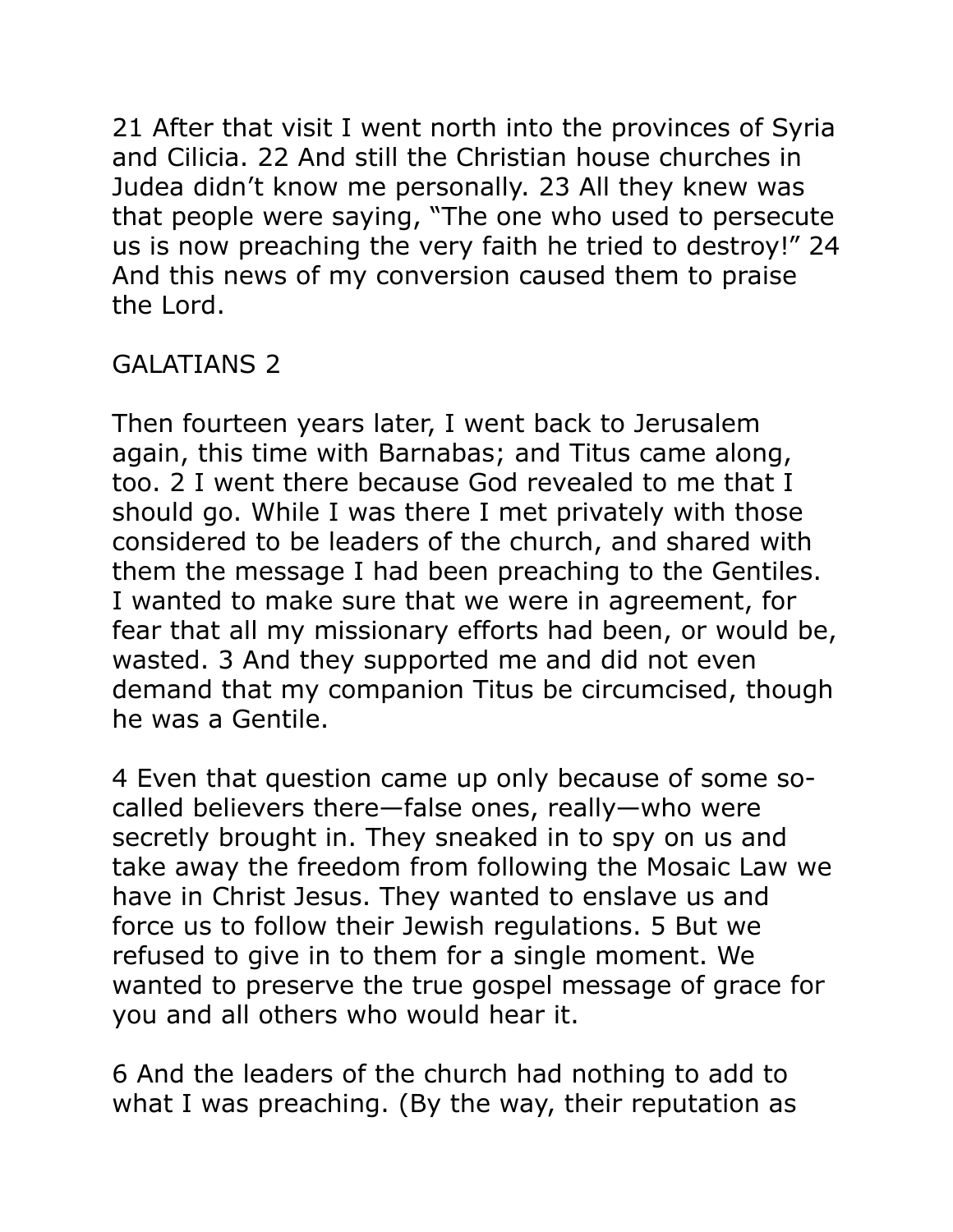great leaders made no difference to me, for God has no favorites.) 7 Instead, they saw that God had given me the responsibility of preaching the gospel to the Gentiles, just as he had given Peter the responsibility of preaching to the Jews. 8 For the same God who worked through Peter as the apostle to the Jews also worked through me as the apostle to the Gentiles.

9 In fact, James, Peter, and John, who were known as pillars of the church, recognized the gift God had given me, and they accepted Barnabas and me as their coworkers. They encouraged us to keep preaching to the Gentiles, while they continued their work with the Jews. 10 Their only suggestion was that we keep on helping the poor, which I have always been eager to do.

11 But when Peter came to Antioch, I had to oppose him to his face, for what he did was very wrong. 12 When he first arrived, he ate with the Gentile believers, who were not circumcised - as Jewish law would require them to be. But afterward, when some Jewish friends of James arrived, Peter wouldn't eat with the Gentiles anymore. He was afraid of criticism from these people who insisted on the necessity of circumcision for salvation. 13 As a result, other Jewish believers followed Peter's example, so that even Barnabas was led astray by their hypocrisy.

14 When I saw that they were not following the truth of the gospel message, I said to Peter in front of all the others, "Since you, a Jew by birth, have discarded the Jewish laws as a means of salvation and are living apart from their laws, like a Gentile, why are you now trying to make these Gentiles follow the Jewish laws?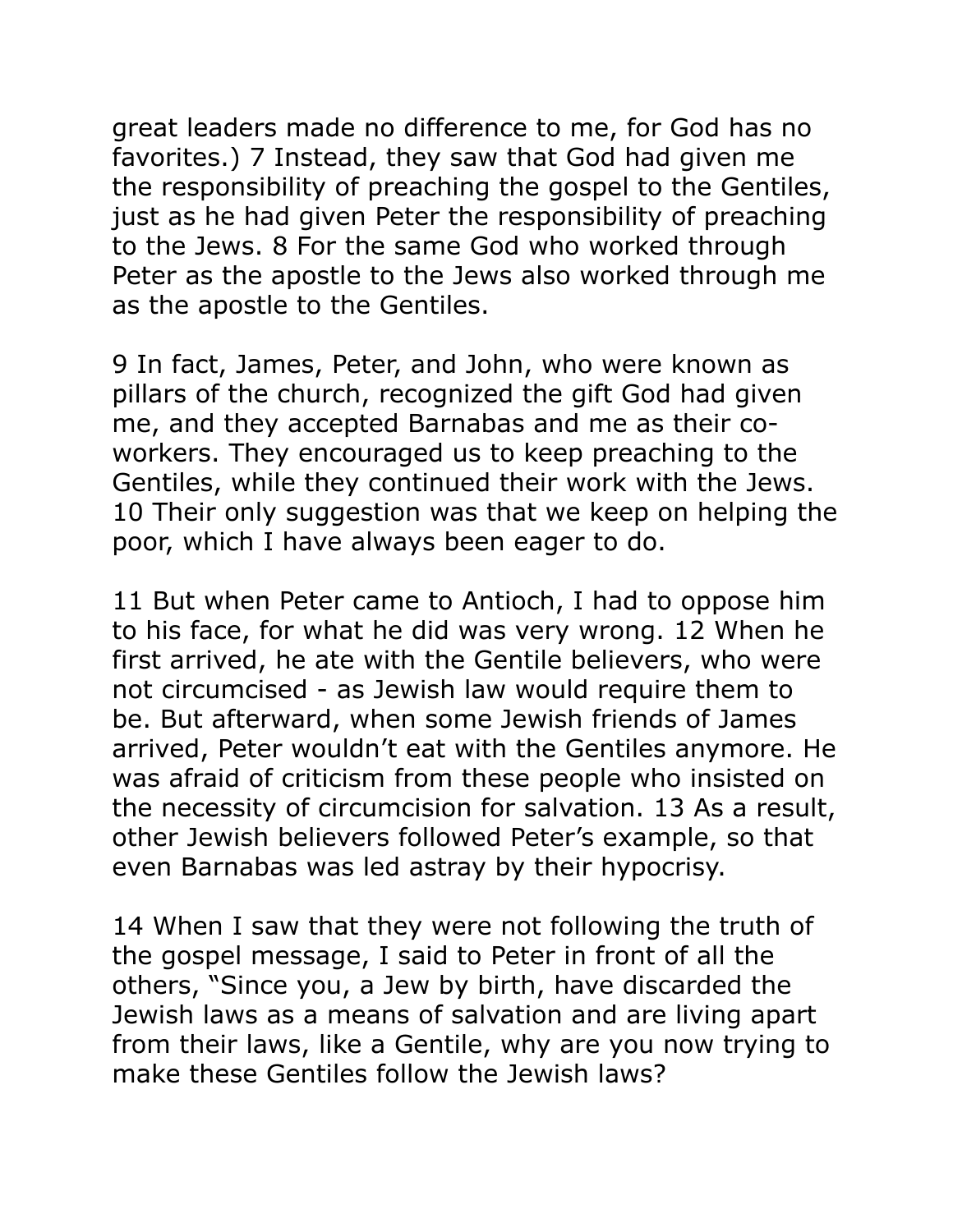15 "Unlike heathen Gentiles, you and I, as Jews, have been taught to obey the Law from our birth. 16 Yet we now know that a person is made right with God by faith in Jesus Christ, not by obeying the law. So, we have believed in Christ Jesus, and have been made right with God because of our faith in Christ, not because we have obeyed the law. For no one can ever be made right with God by obeying the law."

17 But what happens if, when we claim to be made right with God through faith in Christ, we are then found to still be sinners. Would that mean following Christ makes us sinners? Absolutely not! 18 Rather, we are sinning if we return to the old system of obedience to the law we have already proven to be useless.

19 Every time I tried to keep the law, I failed, and it kept condemning me to death. The fact is that I *had* die to the Law and stop trying to meet the Law's requirements as a means to righteousness and salvation, in order to have the righteousness, salvation and life that is truly pleasing to God: Christ's life. 20 When Jesus died on the cross in my place, my old self died. So, now, even though it's obvious that I am alive, I no longer try to live righteously by keeping the Law, but Christ lives His life through me. The life I now live in this body is a life of continually believing in the finished work of Jesus Christ and His life within me, who loved me so much that He died for me.

21 There is no way I intend to discard the grace of God, or treat it as meaningless by continuing to try to keep the law in order to be saved. For if keeping the law could make us right with God, then there was no need for Christ to die for us and offer us salvation by grace.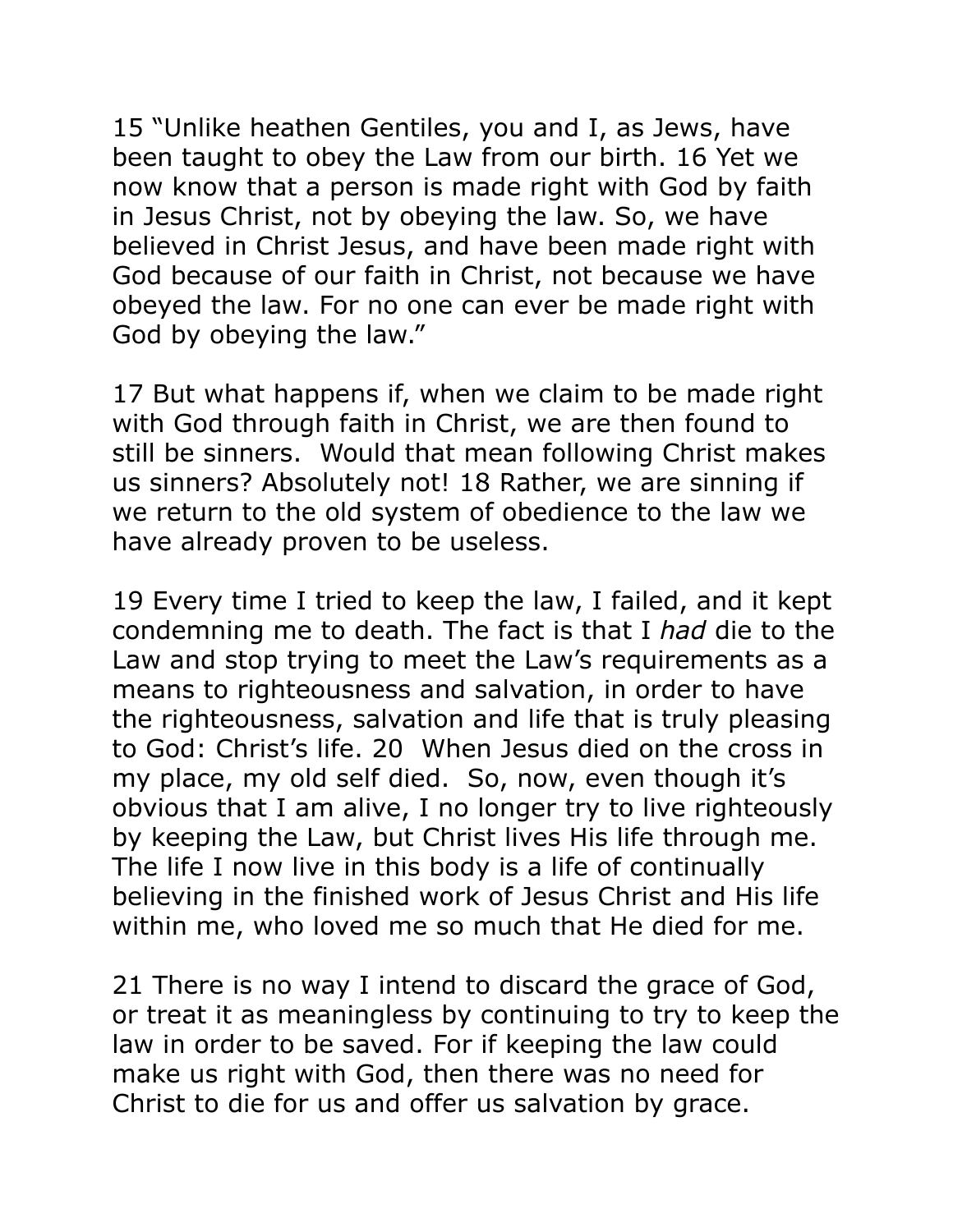### GALATIANS 3

Oh, foolish Galatians! Who has cast an evil spell on you to turn you away from the truth? For the meaning of Jesus Christ's death was made as clear to you as if you had seen a picture of his death on the cross.

2 Let me ask you this one question: Did you receive the Holy Spirit by obeying the law of Moses? Of course not! You received the Spirit because you believed the message you heard about Christ. 3 How foolish can you be? After starting the Christian life through the power of the Holy Spirit, why are you now trying to live the Christian life through your own human effort? 4 Haven't you learned anything from all your past efforts? I certainly hope so.

5 I ask you again, does God give you the Holy Spirit and work miracles among you because you obey the law, or because you believe in Jesus?

6 Just as "Abraham believed God, and God counted him as righteous because of his faith," 7 the real children of Abraham are those who put their faith in God.

8 What's more, the Scriptures — looking forward to this time when God would make the Gentiles right in his sight because of their faith  $-$  tell us that God proclaimed this good news to Abraham long ago when he said, "All nations will be blessed through you." 9 So, then, all who put their faith in Christ share the same blessing Abraham received because of his faith.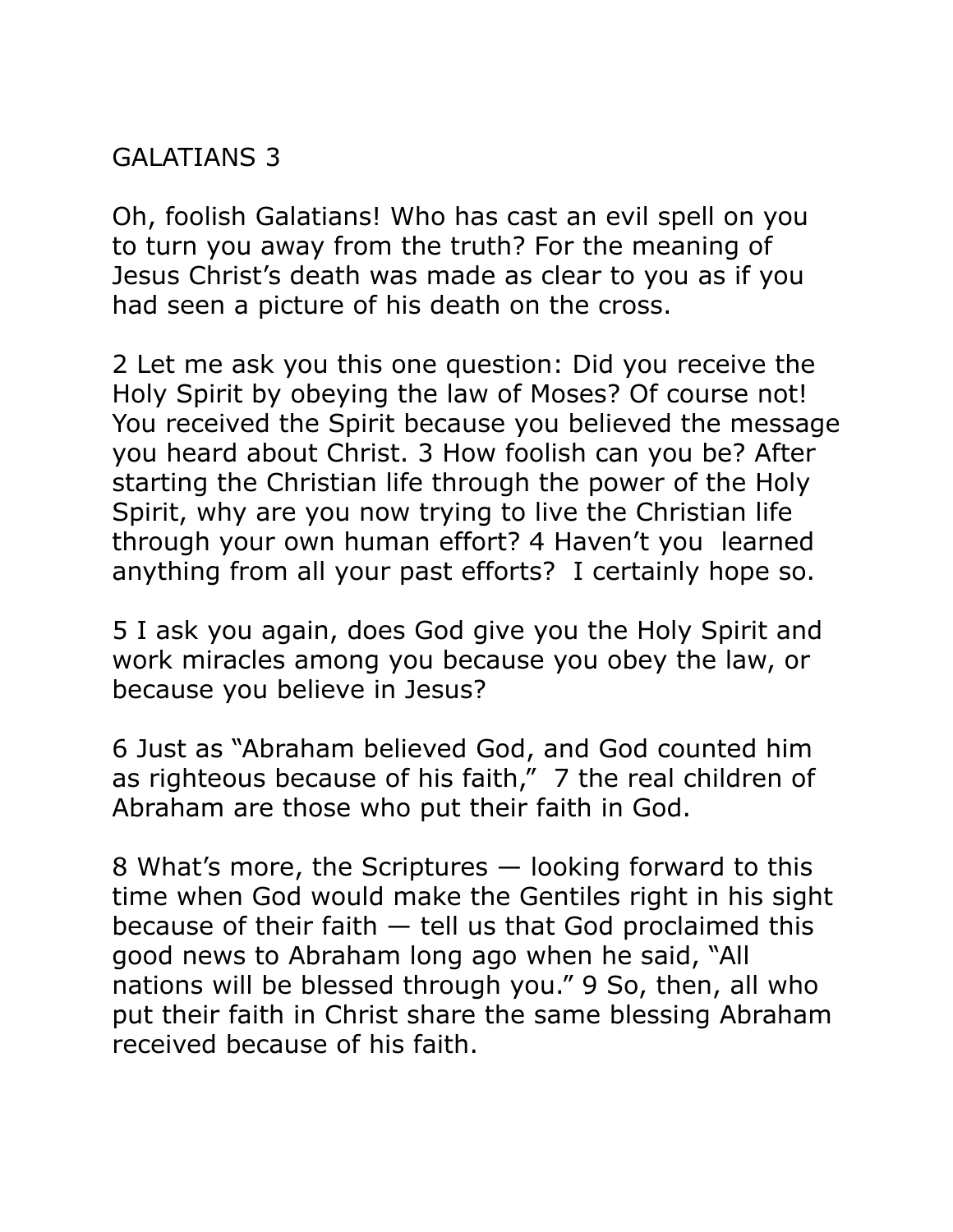10 But those who depend on the law to make them right with God are under its curse, for the Scriptures say, "Cursed is everyone who does not observe and obey all the commands that are written in God's Book of the Law."

11 It is clear that no one can be made right with God by trying to keep the law. For the Scriptures say, "It is *through faith* that a righteous person has life." 12 This way of faith is very different from the way of law, which says, "It is through *obeying the law* that a person has life."

13 But Christ rescued us from the curse pronounced by the law, when he was crucified on the cross, taking upon himself the curse for our wrongdoing. For it is written in the Scriptures, "Cursed is everyone who is crucified." 14 Through Christ Jesus, God has blessed the Gentiles with the same blessing he promised to Abraham, so that we who are believers in Jesus now receive the promised Holy Spirit *through faith*.

15 Dear brothers and sisters, here's an example from everyday life. Just as no one can set aside or amend an irrevocable agreement, so it is in this case. 16 God gave the promises to Abraham and his child.

[And notice that the Scripture doesn't say "to his children," as if it meant many descendants. Rather, it says "to his child"—and that, of course, means Christ.]

17 This is what I am trying to say: God could not break the promise about Christ He made with Abraham, when He made a new promise about the Law, 430 years later, to Moses. 18 For if the good things God promised were to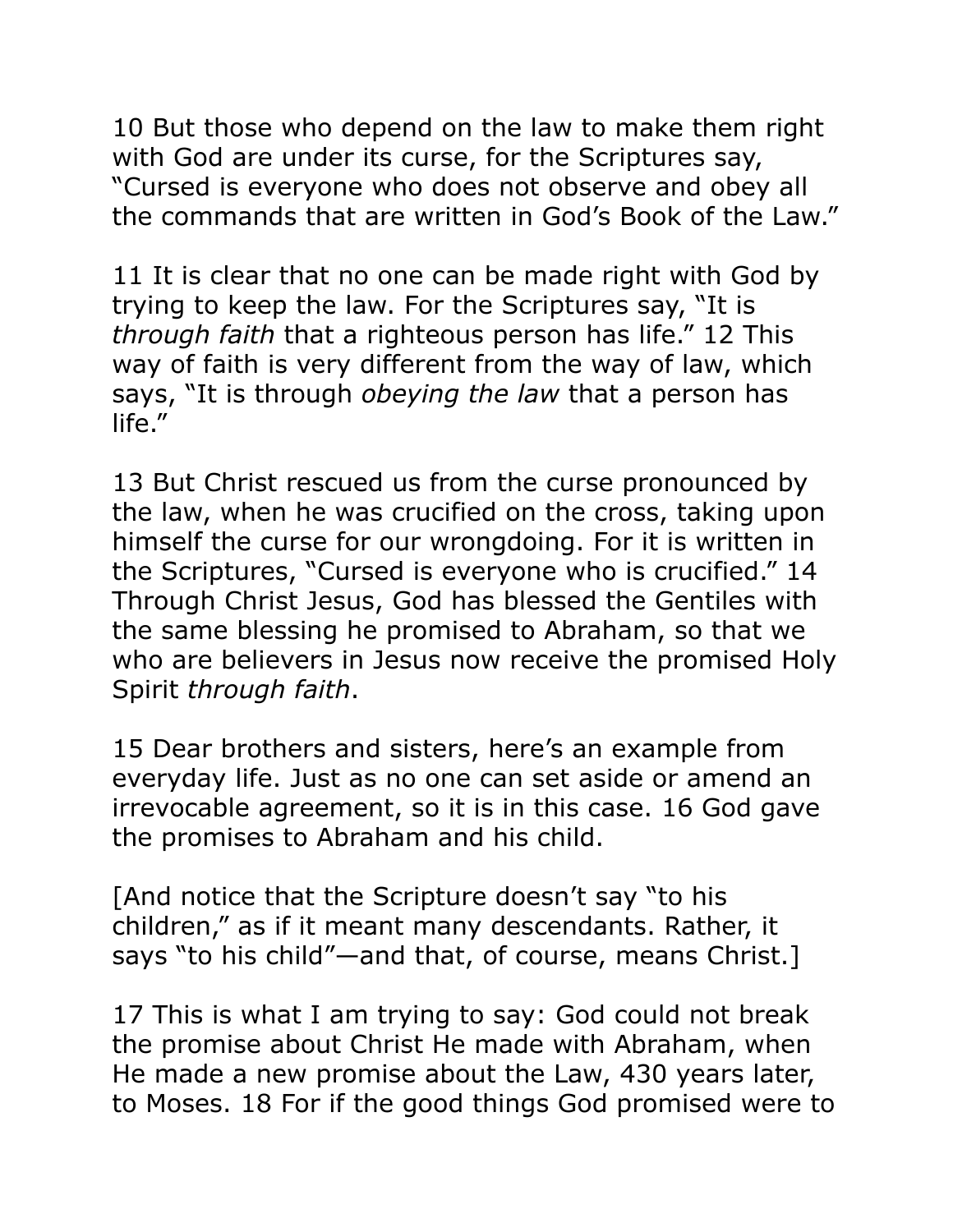be acquired by our good works [keeping the Law], then they would not be the result of accepting God's promise. But God gave them to Abraham as a promise, by His grace.

19 Why, then, was the law given? It was given alongside the promise to show people their sins. But the law was designed to last only until the arrival of the Child who was promised. Obviously this law was not a firsthand encounter with God. It was arranged by angelic messengers through a middleman, Moses. 20 So, if there is a middleman as there was at Sinai, then the people are not dealing directly with God, are they? But the original promise was the direct blessing of God, received by faith!

21 Is there a conflict, then, between God's law and God's promises? Absolutely not! If the law could give us new life, we could be made right with God by obeying it. 22 But God deliberately declares in His Word that we are all bankrupt sinners — with nothing whatsoever to offer God for our salvation, so that He can offer salvation, by His grace, to all who simply put their faith in Jesus.

23 Before this new way of 'faith in Christ' was available to us, we were placed under guard by the law. We were kept in protective custody, so to speak, until the way of faith was revealed.

24 Let me put it another way. The law was our tutor to teach us how much we needed a Savior, and salvation by faith in Him, rather than depending on our works. 25 But now that we understand that salvation comes through faith in Jesus, we no longer need the law to tutor us.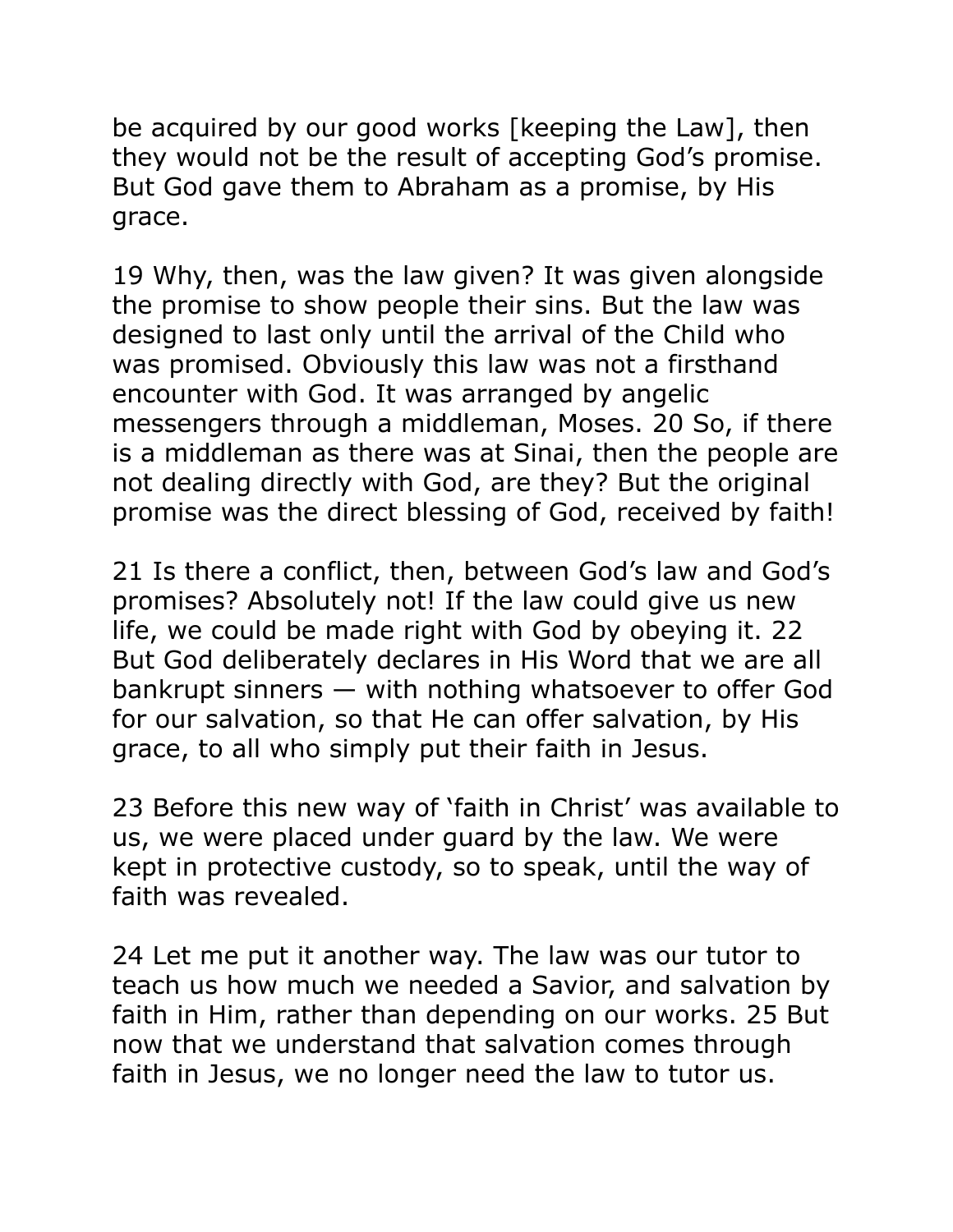26 We now realize that the only way to become children of God is through faith in Christ Jesus. 27 All of us who have testified of our faith in Christ by being baptized are now *in* Christ — like all of us being in one room. 28 The separations and distinctions are all gone: there are no more Jews or Gentiles, servants or masters, males or females. We are all one, in Christ Jesus - parts of His Body.

29 And now that we are in Christ, we are the true children of Abraham. We are his heirs, and God's promise to Abraham belongs to us.

### GALATIANS 4

*SONS OF GOD; NOT SLAVES UNDER THE LAW*  Think of it this way. If a father dies and leaves an inheritance for his young children, those children are not much better off than slaves until they grow up, even though they actually own everything their father had. 2 They have to obey their guardians until they reach whatever age their father set. 3 And that's the way it was with us before Christ came. We were like children; we were slaves to the elementary teachings of the Jewish law - a system of external observations and regulations.

4 But when the right time came, God sent his Son, born of a woman, subject to the law. 5 God sent him to buy freedom for us who were slaves to the law, so that he could adopt us as his very own children.

 6 And because we are his children, God has put the Spirit of his Son into our hearts, causing us to think of God as our loving Father. 7 So, you are a slave no longer! You are God's own child! And since you are his child, God has made you his heir, through your faith in Christ.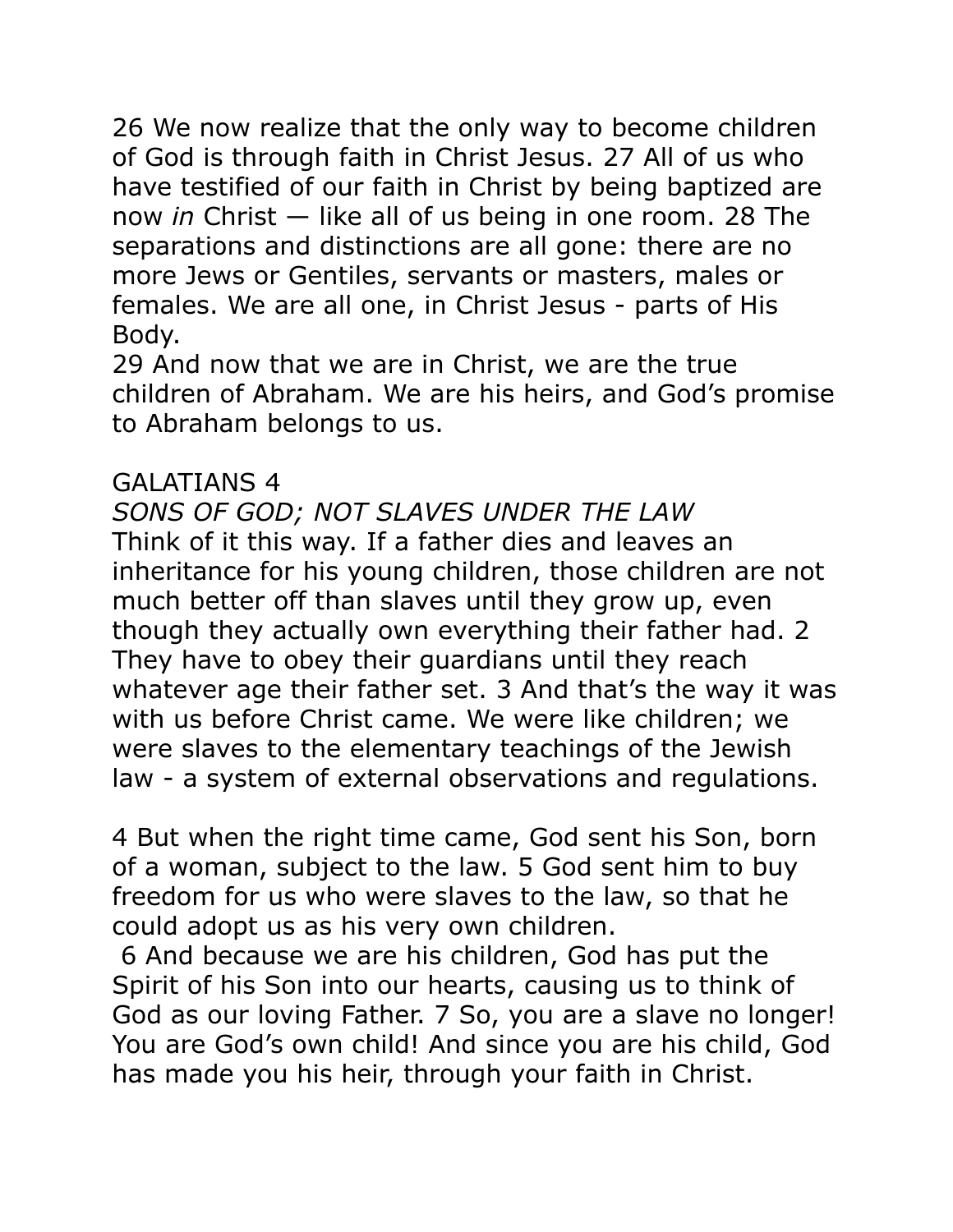8 Before you Gentiles knew God as your Father, you were slaves to so-called gods that do not even exist. 9 So, now that you have found God (or should I say, now that God has found you), why do you want to go back and become slaves once more to the ineffectual and useless religious rituals of this world? 10 You are trying to earn favor with God by observing certain days or months or seasons or years. 11 I fear for you. Perhaps all the time I spent teaching you was wasted.

#### *MAINTAIN YOUR FREEDOM FROM THE LAW*

12 Brothers and sisters, I beg you to adopt my ways in this matter, as I adopted your ways, when I first preached to you, and you were so kind. 13 Surely you remember that, even though I was suffering physically, I taught you the truth of the Good News. 14 And my physical condition did not cause you to despise me or turn me away. No, you took me in and cared for me as though I were an angel from God or even the Messiah, Jesus, himself.

15 Where now is that joyful and grateful spirit you felt then? I am sure you would have taken out your own eyes and given them to me if it had been possible. 16 You loved me, then, for teaching you the truth. Does telling you the truth now cause you to see me as an enemy?

17 The false teachers you've been hearing are so eager to win your favor, but their intentions are not good. They are trying to turn you off about me so that you will pay attention only to them. 18 I'm not jealous—it is a good for you to be excited about doing right, whether I'm teaching you, or someone else is.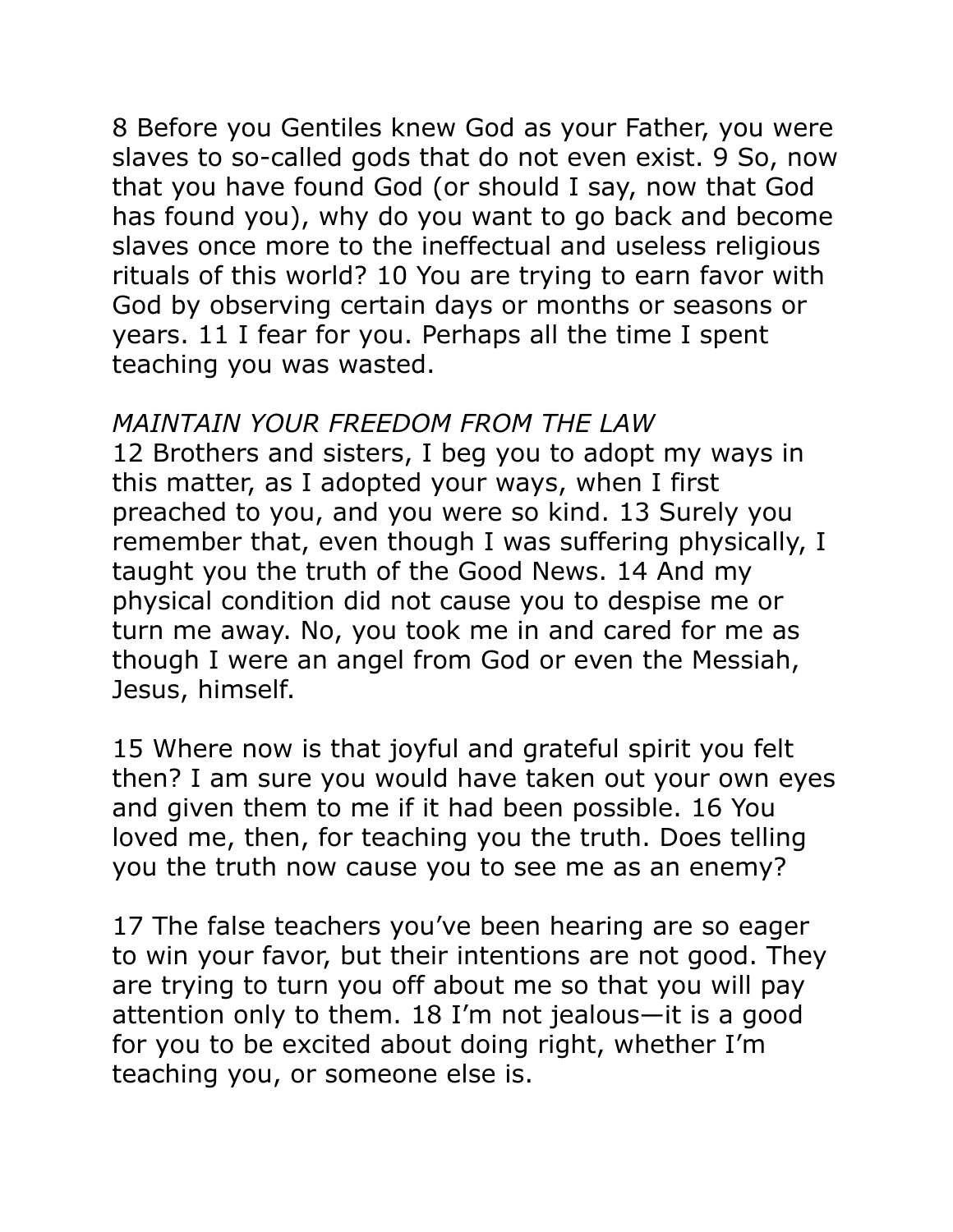19 Oh, my dear children! I feel as if I'm going through labor pains for you again, and they will continue until Christ is fully developed in your lives. 20 I wish I were with you right now so I could speak these things to you, instead of write them. For I am gravely concerned about you.

21 Tell me, you who want to live under the Old Testament law, do you even know what the Old Testament teaches? 22 In the Old Testament we read that Abraham had two sons, one from his slave wife and one from his freeborn wife. 23 The son of the slave wife was born out of a human attempt to bring about the fulfillment of God's promise to Abraham. But the son of the freeborn wife was born as God's own fulfillment of his promise.

24 These two women serve as an illustration of God's two covenants. The first woman, Hagar, represents salvation by keeping the Law the people were given at Mount Sinai — the law that made them slaves. 25 Now a days, most Jews are just like the people at Mount Sinai in Arabia, because they still live in slavery to the law. 26 But the other woman, Sarah, represents salvation by grace. She represents freedom from the law, and *she* is *our* mother. 27 As Isaiah said,

"Rejoice, O childless woman,

you who have never given birth!

Break into a joyful shout,

you who have never been in labor!

For the desolate woman now has more children

than the woman who lives with her husband!"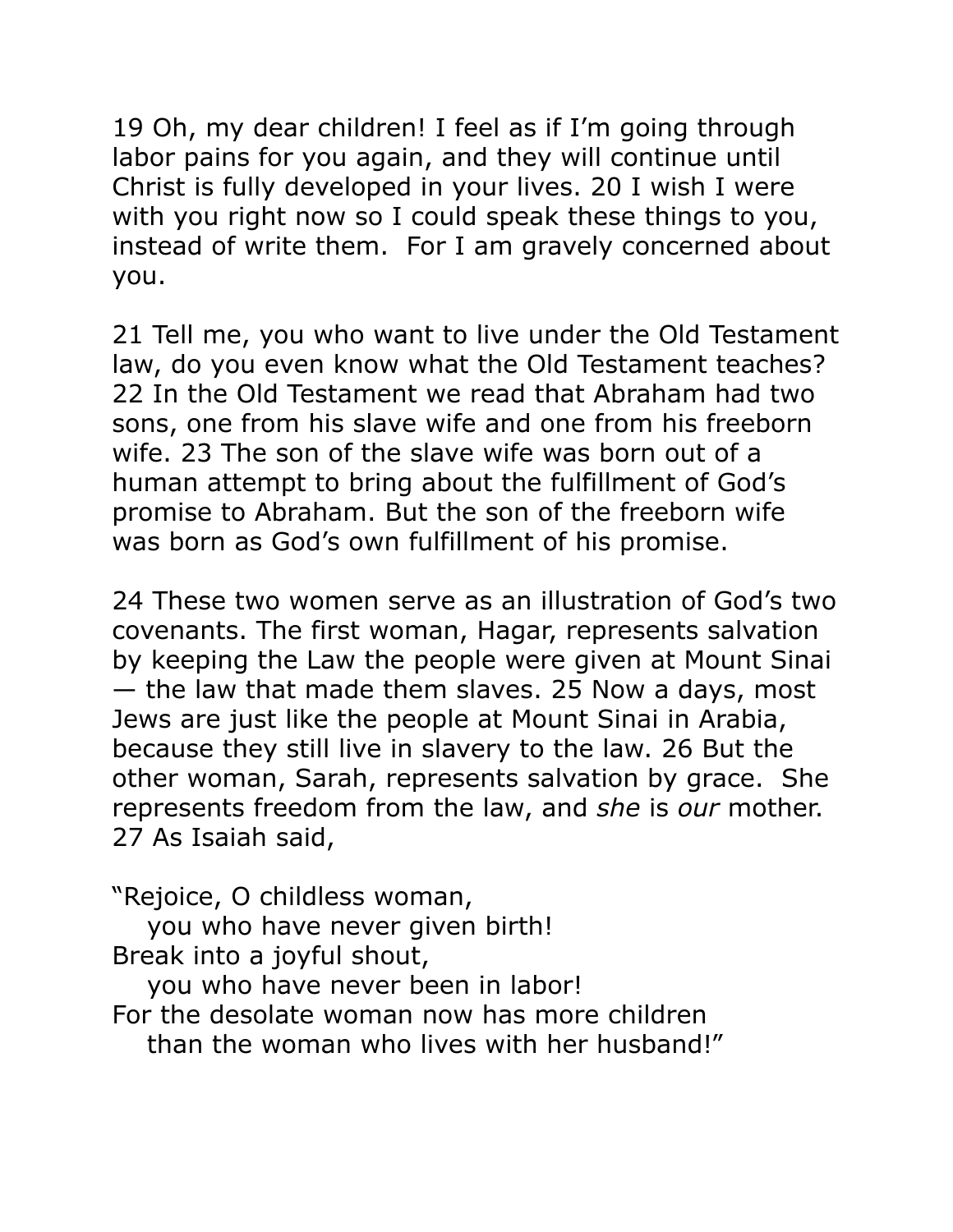28 And you, dear brothers and sisters, are children of the promise, just like Isaac.

29 But you are now being persecuted by those who want you to keep the law, just as Ishmael, the slave child, born by human effort, persecuted Isaac, the free child, born by the power of the Spirit.

30 But what did Sarah say at the conclusion of that Old Testament story? "Get rid of the slave and her son, for the son of the slave woman will not share the inheritance with the free woman's son." 31 So, dear brothers and sisters, the Old Testament teaches us that we are not children of the slave woman; we are children of the free woman.

## GALATIANS 5

So, make sure that you hold onto your freedom in Christ, and don't get tangled up again in slavery to the law.

2 Listen! I, Paul, tell you this: If you are counting on circumcision to make you right with God, then Christ is of no benefit to you. 3 As I've said before, if you are trying to find favor with God by keeping the Old Testament law, you must obey every Mosaic regulation. 4 If you are trying to make yourselves right with God by keeping the law, Christ's death on the cross is of no value to you! You have failed to understand and take advantage of God's grace.

5 We Christians, eagerly wait to receive by faith the salvation God has promised us. 6 And when we place our faith in Christ Jesus, being circumcised or being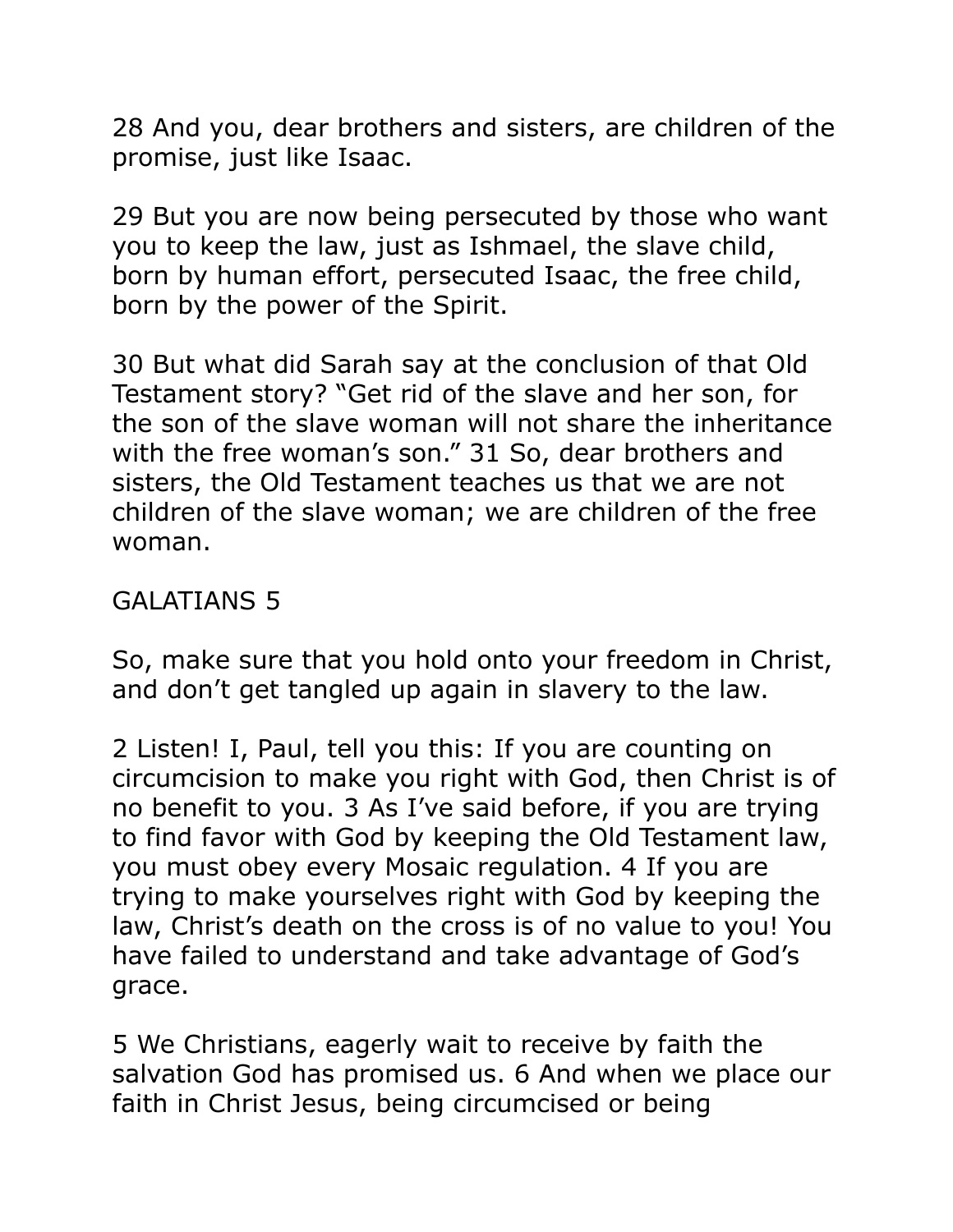uncircumcised makes no difference. What is important is a genuine faith in Christ, expressing itself in love for Christ and for one another.

7 You were running the race so well. Who was it that turned you away from following the path of truth? 8 It certainly wasn't God, for He is the one who called you off the law path, to begin with! 9 This false teaching has the potential of permeating all of you, like a little yeast that spreads through the whole batch of dough! 10 I am trusting the Lord to keep you from believing this false teaching. And God will judge that person, whoever he is, who has been confusing you.

11 Dear brothers and sisters, if I were still preaching that you must be circumcised to be saved — as some say I do — why am I still being persecuted by the Jews? If I had stopped preaching salvation by grace through faith in the crucified Christ, they wouldn't still be disturbed with me. 12 I wish somebody would "cut off" those troublemakers who are teaching that you need to be circumcised to be saved!

13 For you have been called to live in freedom from the law, my brothers and sisters. But, of course, don't use your freedom to satisfy your sinful nature. Instead, use your freedom to serve one another in love. 14 For the entire Mosaic law can be summed up in this one command: "Love your neighbor as yourself." 15 Don't continue to bite and devour each another, or you may end up consuming each other!

16 So I say, let the Holy Spirit guide your lives. Then you won't be doing what your sinful nature craves. 17 The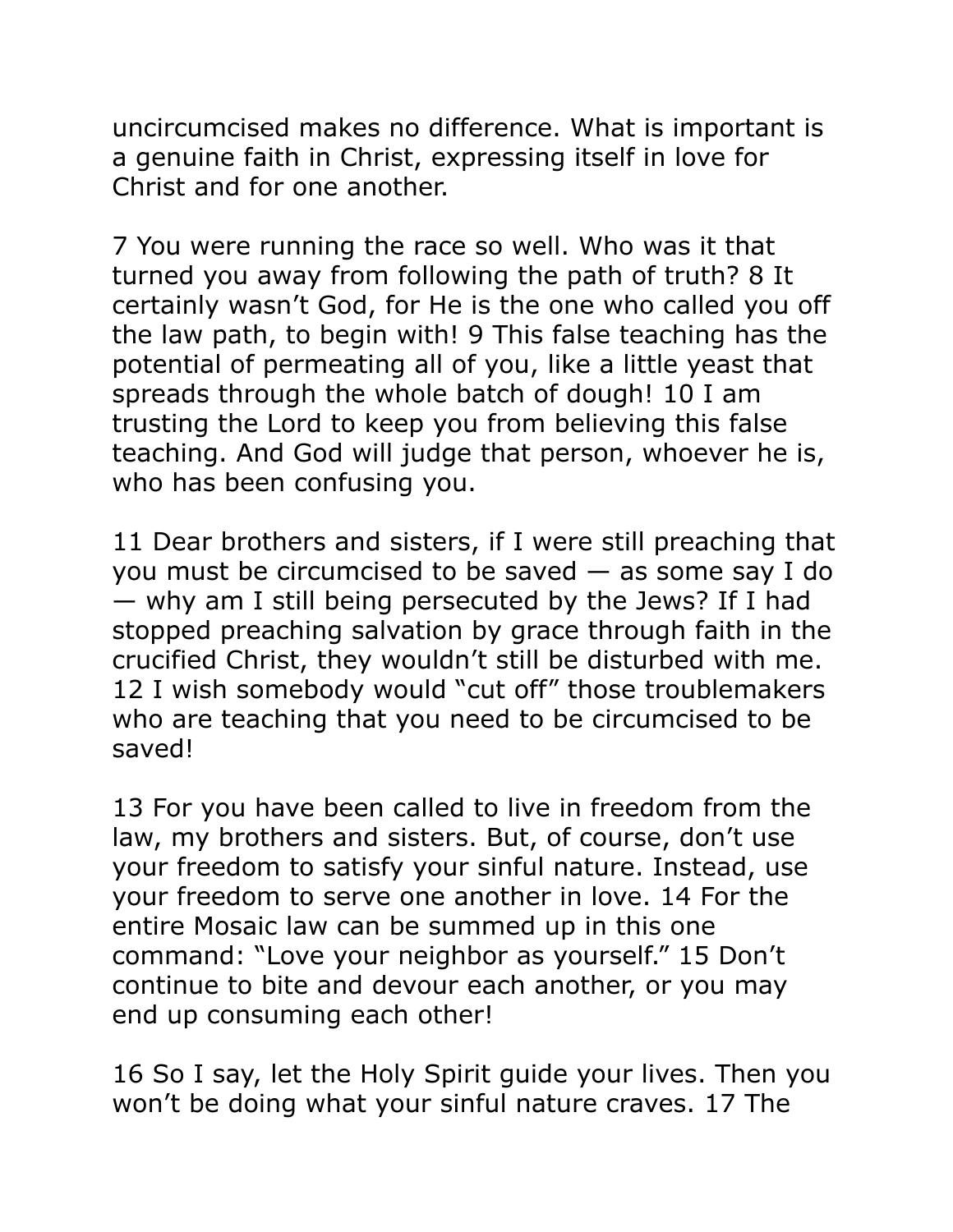sinful nature wants to do evil, which is just the opposite of what the Spirit wants. And the Spirit gives us desires that are the opposite of what the sinful nature desires. These two forces are constantly fighting each other, so our desires are never free from their pressures. 18 And by submitting to the leading of the Holy Spirit, you will also be free from having to be concerned about keeping the law of Moses.

19 It's easy to know when you are following the desires of your sinful nature — sexual immorality, impurity, lustful pleasures, 20 idolatry, sorcery, hostility, quarreling, jealousy, outbursts of anger, selfish ambition, dissension, division, 21 envy, drunkenness, wild parties, and other sins like these. Let me tell you again, as I have before, that anyone living that sort of life is not a Christian and will not enter Heaven.

22 But, instead, here's the kind of fruit the Holy Spirit produces in our lives when we follow Him — love, joy, peace, patience, kindness, goodness, faith, 23 gentleness, and self-control. And you won't find anything in the Jewish Law against any of these things.

24 Those who belong to Christ Jesus have nailed the passions and desires of their sinful nature to his cross and crucified them there. 25 Since our new life comes from the Spirit, let us follow the Spirit's leading in every part of our lives. 26 Let us not become conceited, or irritate each other, or be jealous of one another.

GALATIANS 6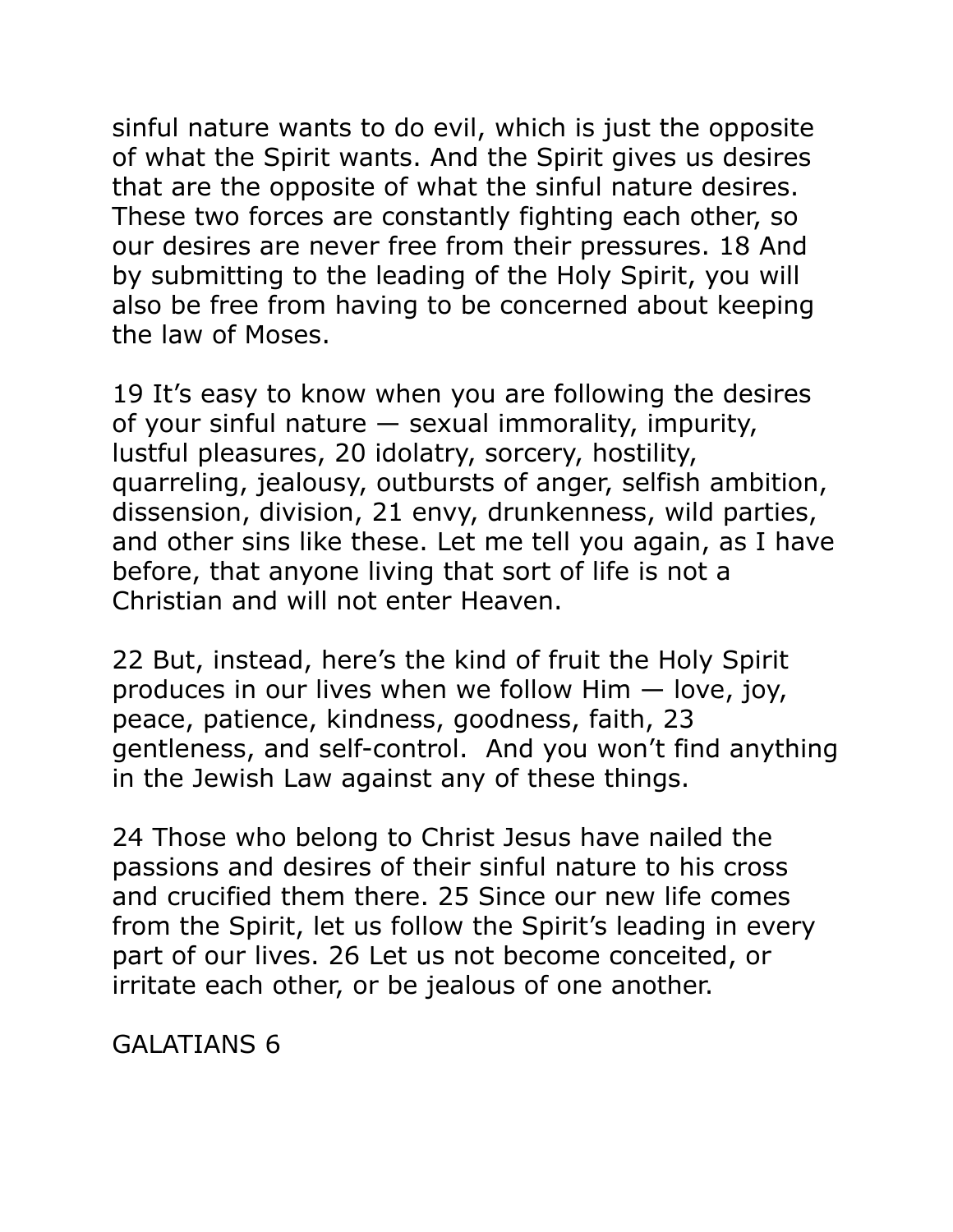Dear brothers and sisters, if another believer is overcome by some sin, you who are more spiritually mature should gently and humbly help that person back onto the right path. But be careful not to fall into the same temptation yourself.

2 Share each other's burdens, and in this way you will be obeying the law of Christ - which is LOVE. 3 If you think you are too important to help someone, you are only fooling yourself. You are not that important.

4 Mind your own business, and do your own work well, for then you will get the satisfaction of a job well done, and you won't need to compare yourself to anyone else. 5 For we are each responsible for our own conduct.

6 Those who are taught the word of God should provide for their teachers, sharing all good things with them.

7 Don't kid yourselves: God's principles hold true in every area of life. You will always harvest what you plant. 8 Just so, those who live only to satisfy their own sinful nature will harvest the decay and death that comes from that sinful nature. But the one who plants in response to God, following the leading of God's Spirit, will harvest a crop of eternal life.

9 So let us never stop doing what is right. When the time is ripe, we will reap a harvest of blessing if we don't give up. 10 So, whenever we have the opportunity, we should do good to everyone—especially to those in the family of faith.